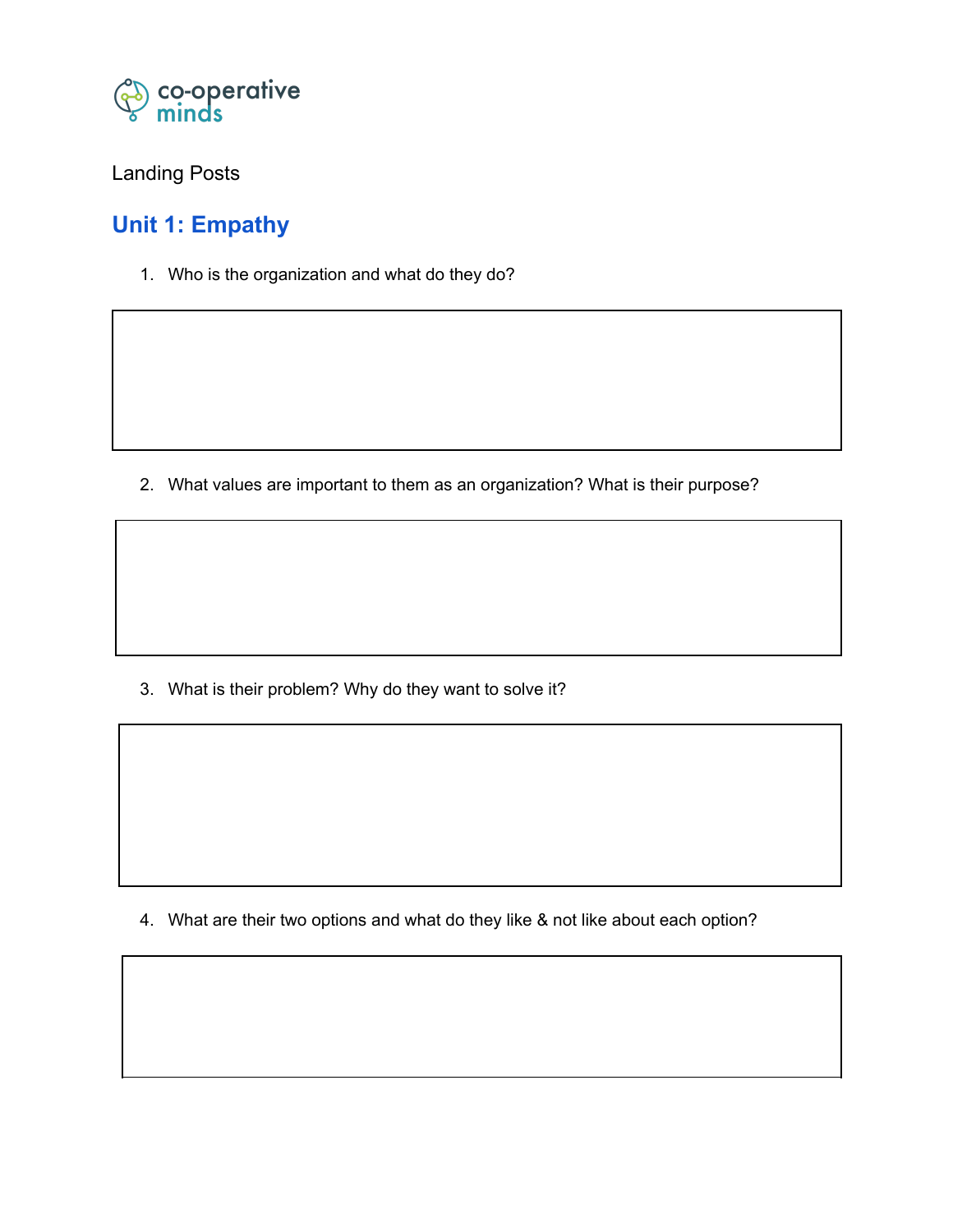

## **Unit 2: Insight**

1. What are three things you learned about Option 1?

2. What are three things you learned about Option 2?

3. Identify the three most important players.

| $\overline{2}$ |  |  |  |
|----------------|--|--|--|
| 3              |  |  |  |

4. Which player did your Group discuss during the last activity? \_\_\_\_\_\_\_\_. Share one point for each of the following questions:

The problem affects me in the following way\_\_\_\_\_\_\_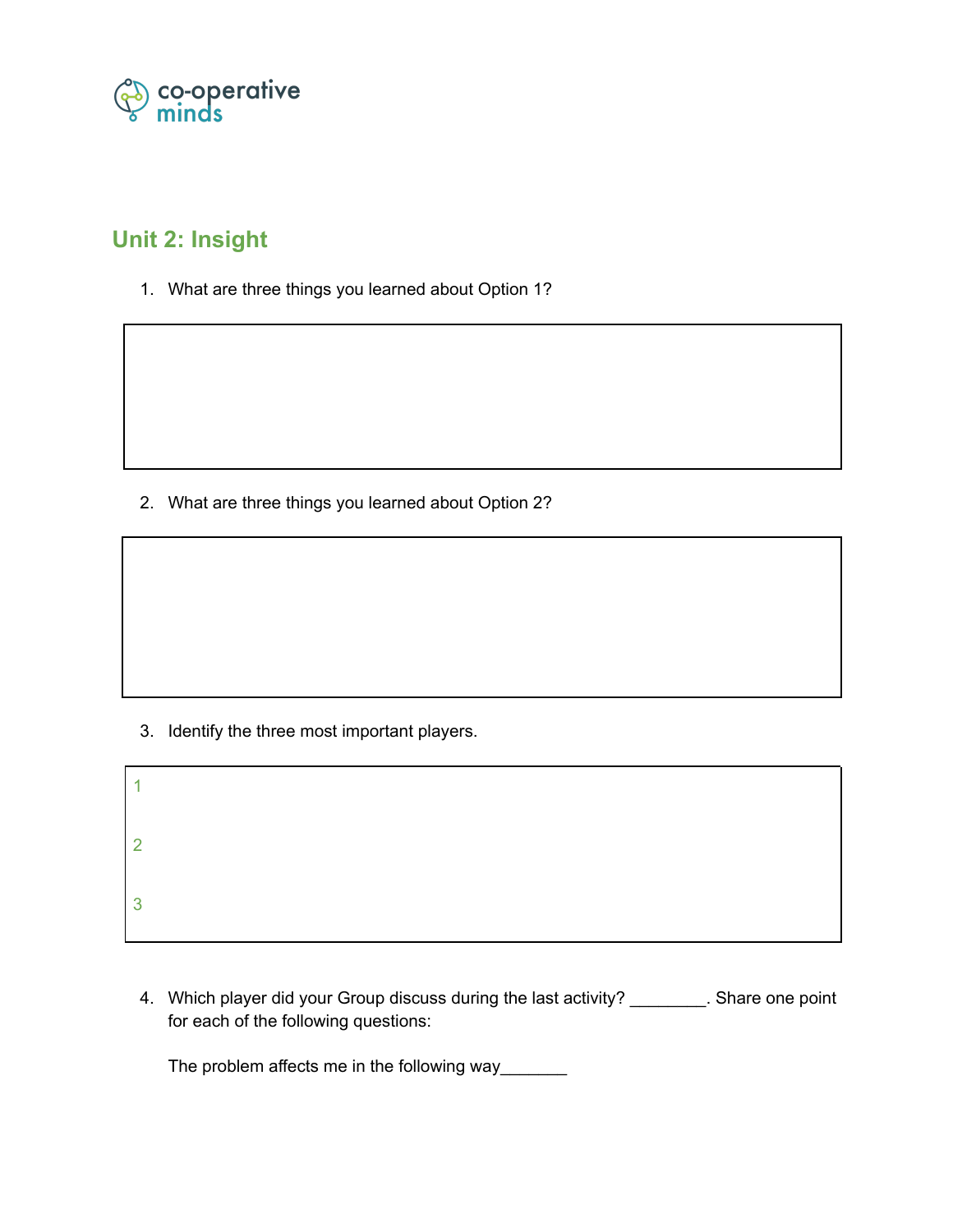

Solving the problem would make my life better by helping me\_\_\_\_\_\_\_\_

When I think about this problem, I feel \_\_\_\_\_\_\_\_\_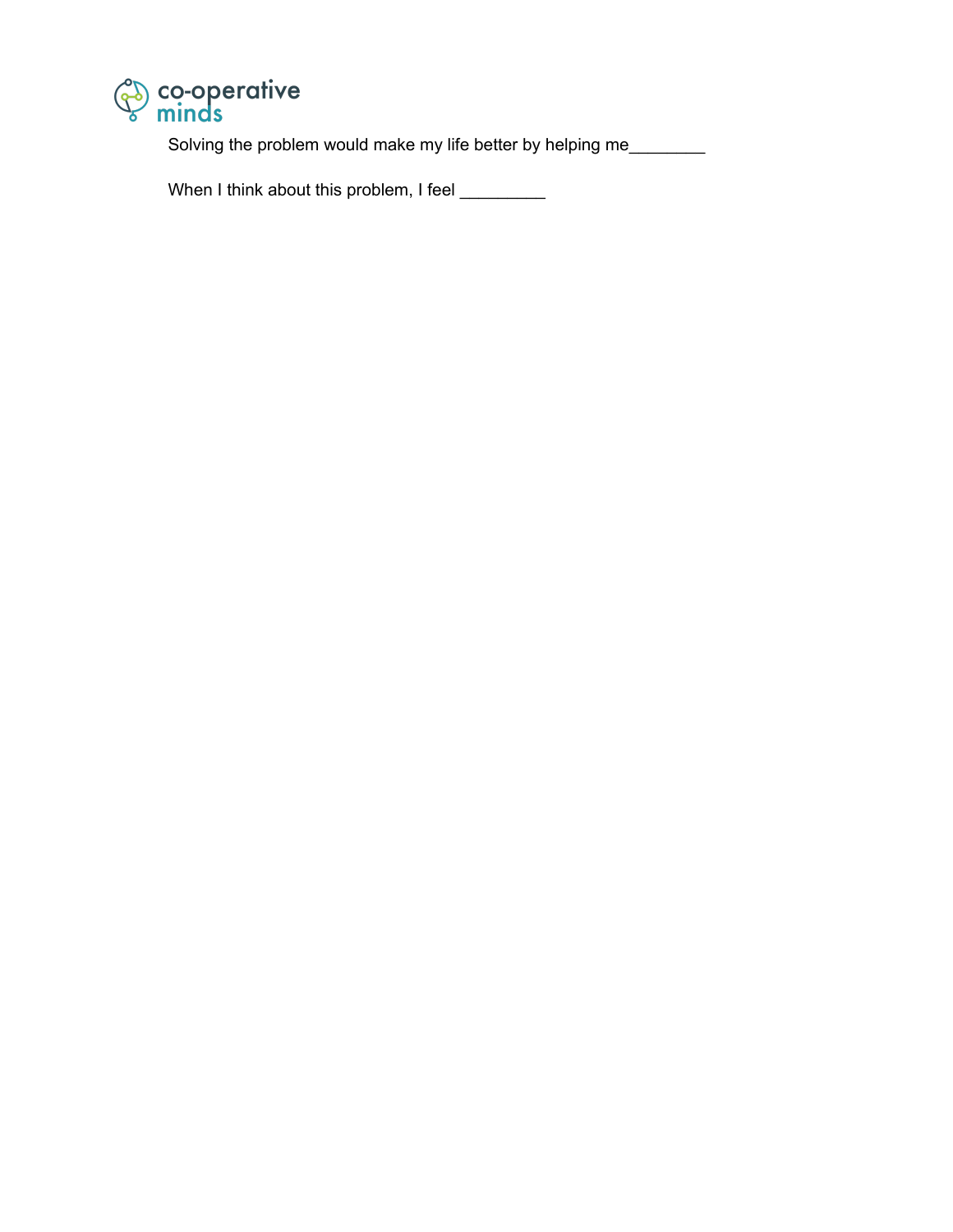

### **Unit 3: Investigate**

- 1. Model 1 "must have" is \_\_\_\_\_\_\_\_\_\_\_\_\_\_\_ Model 2 "must have" is\_\_\_\_\_\_\_\_\_\_\_\_
- 2. Model 1 word is\_\_\_\_\_\_\_\_\_\_. Why was that word chosen?

Model 2 word is: \_\_\_\_\_\_\_\_\_. Why was that word chosen?

3. Do you feel that the **O** voting process gave you a fair opportunity to voice your opinion? How could the process be improved?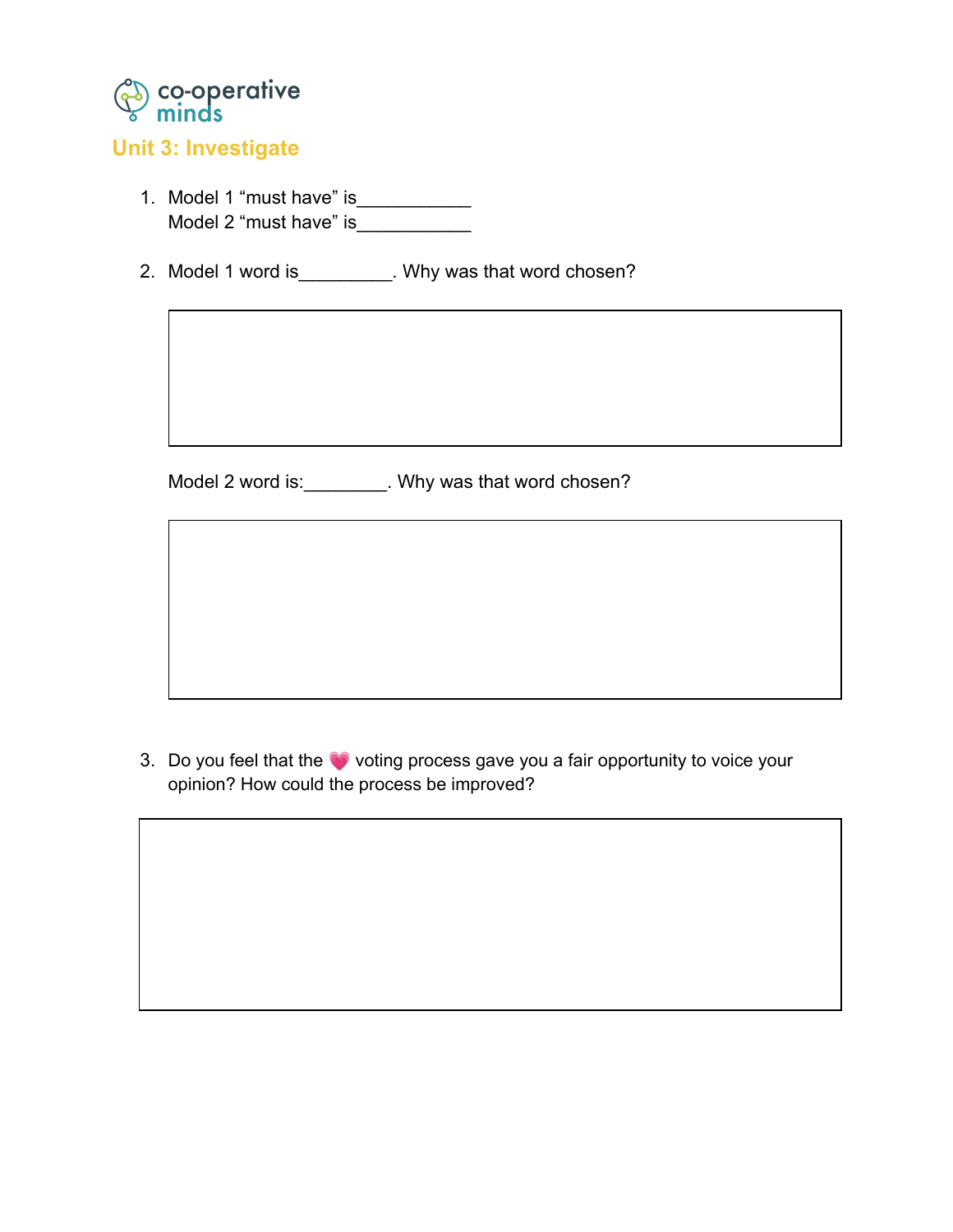

## **Unit 4: Re-imagine**

1. Describe your new model

2. How does the model solve the challenge?

3. How does the model meet the needs of the players?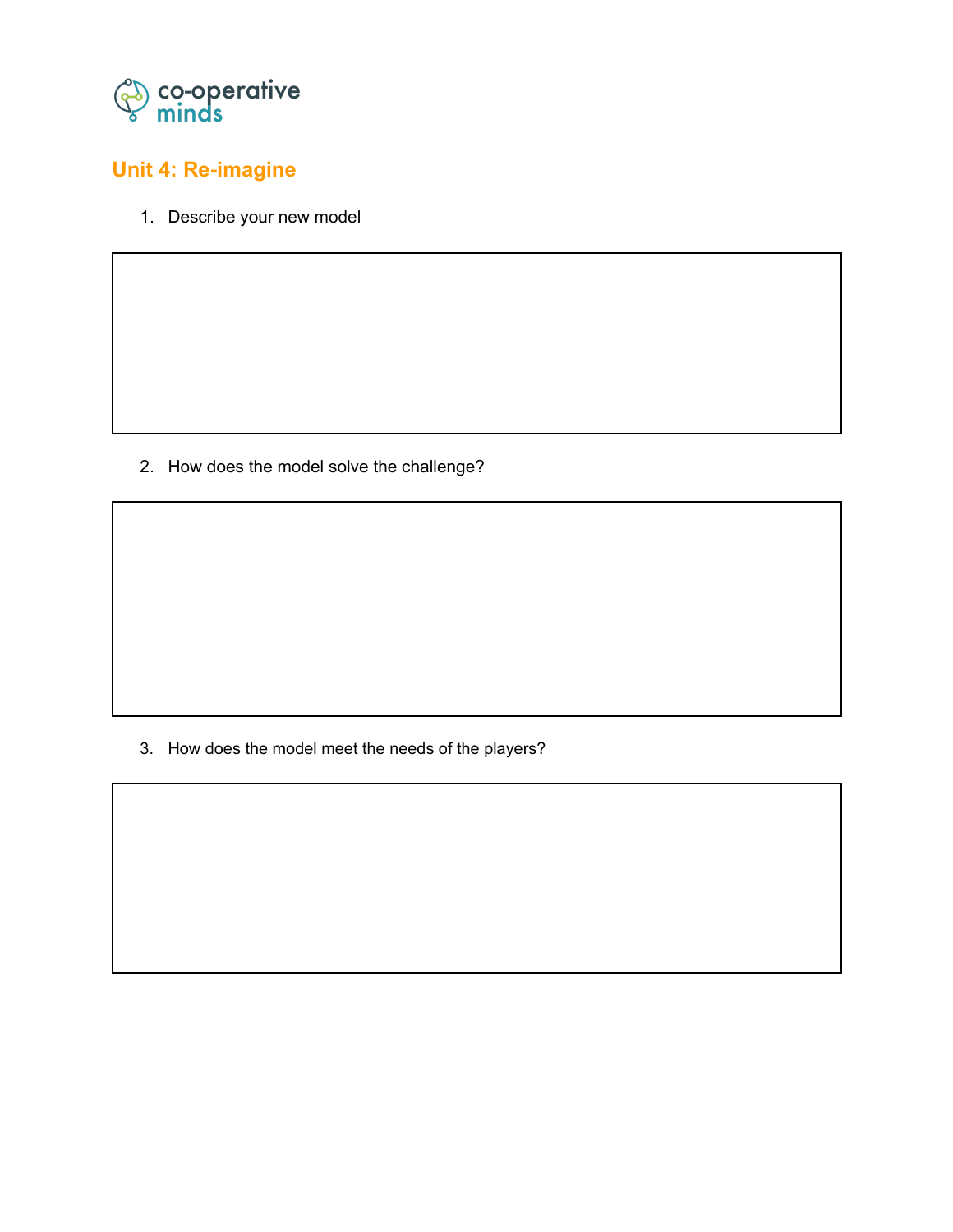

### **Unit 5: Recommend**

How does the model work, what's involved in it?

How does it solve the problem? Are there any unresolved issues?

How does it benefit the players?

How does it benefit the organization?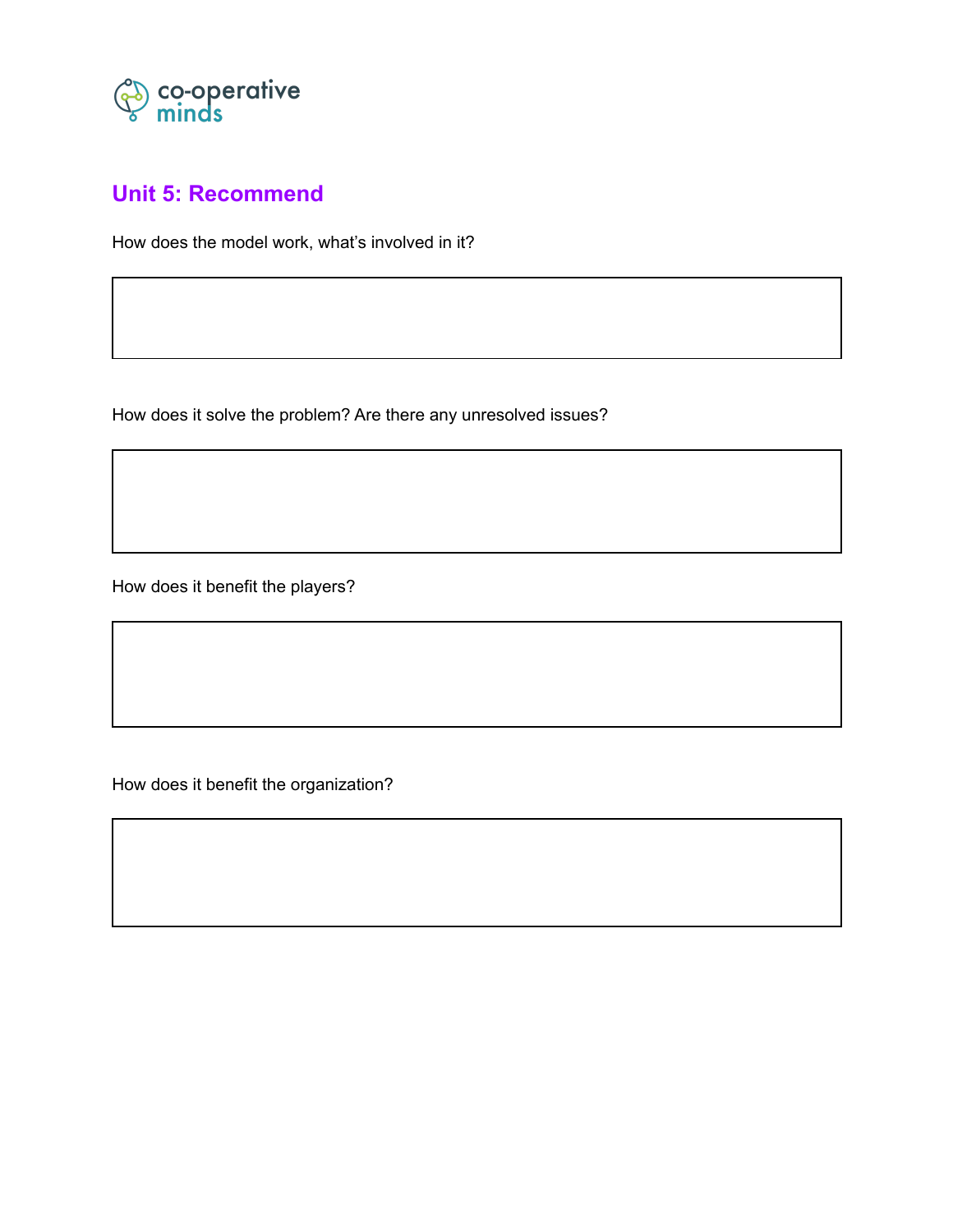

#### **Student Self Assessment:**

| <b>Assessment Criteria</b>                                                                                                                                                                                                                                                                                  | <b>Yes</b> | $Yes -$<br>with minor<br>modifications | <b>No</b> |
|-------------------------------------------------------------------------------------------------------------------------------------------------------------------------------------------------------------------------------------------------------------------------------------------------------------|------------|----------------------------------------|-----------|
| <b>Feasible</b>                                                                                                                                                                                                                                                                                             |            |                                        |           |
| Students have considered the parameters<br>originally communicated and have taken<br>them into account when crafting their<br>response to the problem. The solution put<br>forward works with the resources and<br>timelines initially communicated by the<br>Partner team.<br>Is it possible as an option? |            |                                        |           |
| <b>Realistic</b>                                                                                                                                                                                                                                                                                            |            |                                        |           |
| Students have demonstrated an<br>understanding or awareness of the reality of<br>the issue faced by the Co-operative and<br>offered a pragmatic response that<br>addresses the problem in a practical way vs<br>being purely idealistic or emotions-based.                                                  |            |                                        |           |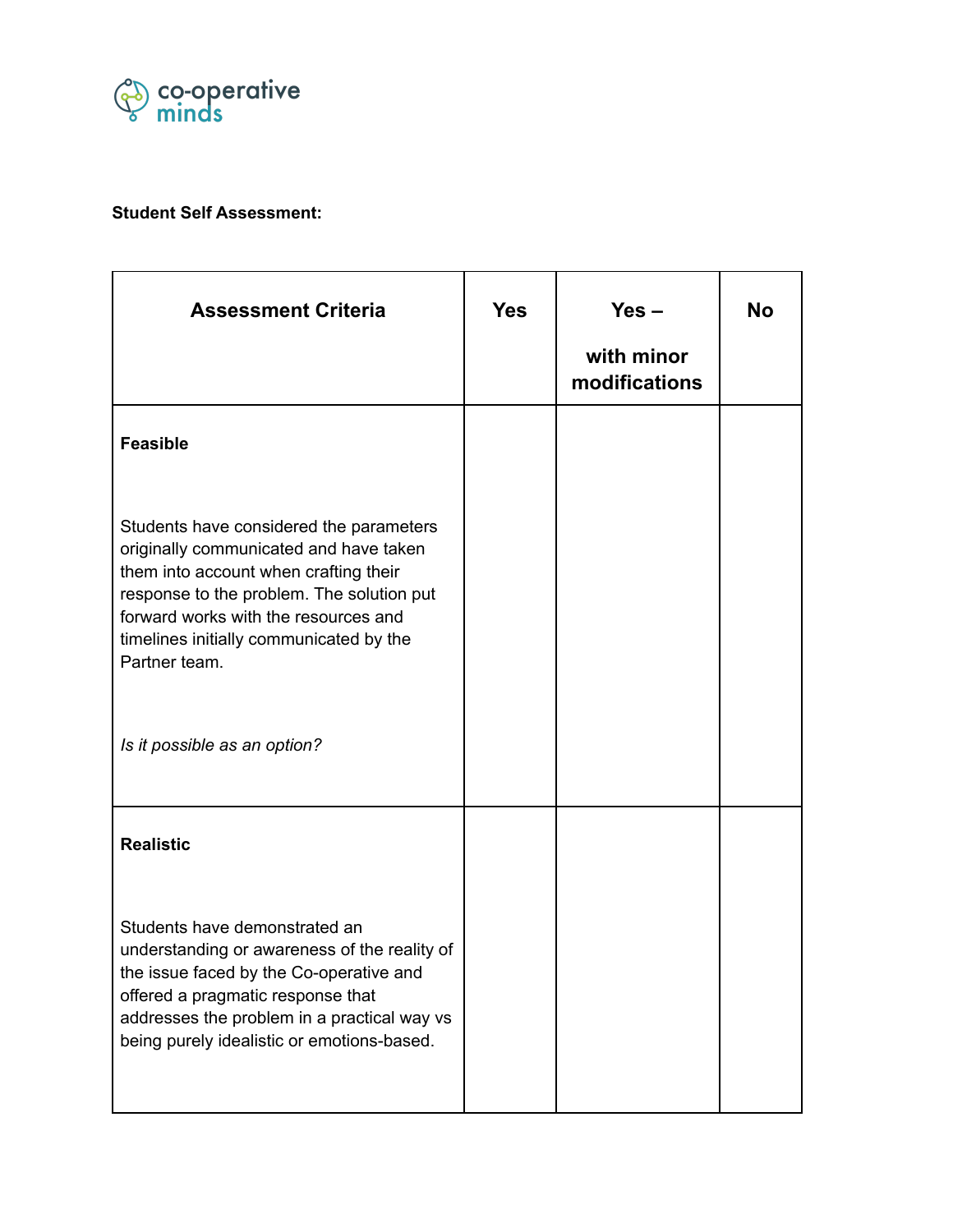

| Is it likely to be an option?                                                                                                                                               |  |  |
|-----------------------------------------------------------------------------------------------------------------------------------------------------------------------------|--|--|
| <b>Within Scope</b>                                                                                                                                                         |  |  |
| Student solution/critique is within the<br>boundaries of the initial challenge presented<br>to them. It speaks to the problem as<br>originally defined by the Partner team. |  |  |
| <b>Effectively Addresses the Problem</b>                                                                                                                                    |  |  |
| Students have put forward a solution that<br>has the potential to work.                                                                                                     |  |  |
| *NOTE: consider whether there are any<br>additional benefits for the co-operative that<br>come with this solution                                                           |  |  |
| <b>Within Budget</b>                                                                                                                                                        |  |  |
| If a budget was considered in advance -<br>does the solution put forward by students<br>have the potential to be done within budget?                                        |  |  |
| *NOTE: If a budget was not communicated<br>to students in advance, consider the<br>fairness of using this as assessment criteria.                                           |  |  |